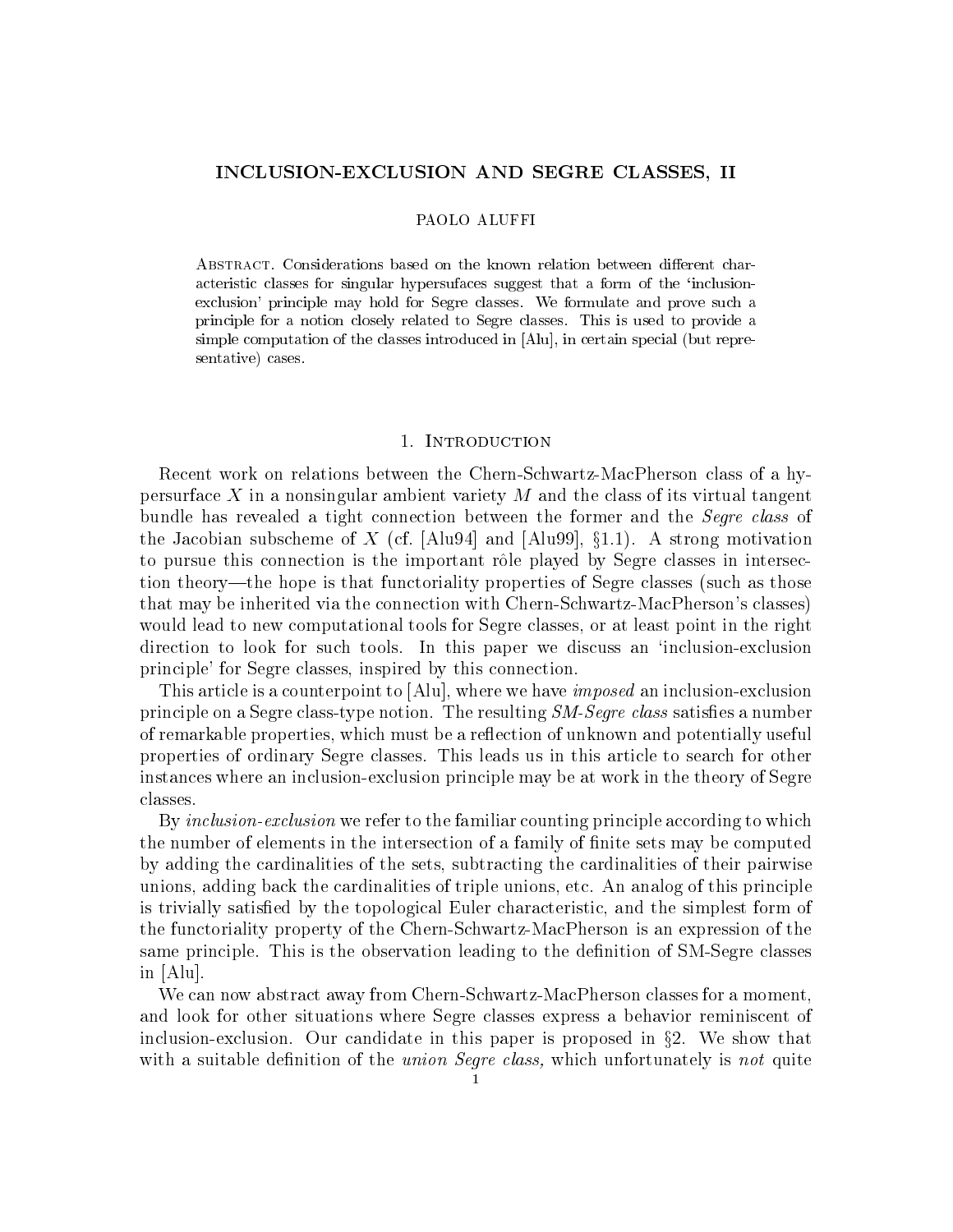### 2 PAOLO ALUFFI

the Segre class of the union, a straightforward inclusion-exclusion formula computes the (conventional) Segre class of the intersection Y of closed subschemes  $X_1,\ldots,X_n$ in an ambient irreducible scheme  $M$ . In fact we give a rather broad statement (Theorem 2.5), which specializes to inclusion-exclusion but encompasses a substantially more general situation; indeed, some information can be obtained as soon as Y is contained in the intersection of the  $X_i$ , provided (maybe surprisingly) that enough  $X_i$  are considered.

After the fact, we go back to Chern-Schwartz-MacPherson classes: in our main application of Theorem 2.5, we observe that the union Segre class in fact equals the SM-Segre class studied in [Alu], in a particularly well-behaved class of examples (Theorem 3.5, Corollary 3.6). This recovers immediately the main result of [Alu99] in a very particular, but representative case (cf. Example 3.7). Our hope, and our main motivation in this paper, is that applying Theorem 3.5 to similarly representative situations may suggest how to extend [Alu99] to a wider class of varieties, e.g., complete intersections. However, this issue is not further explored here.

We also include in §3 comments meant to illustrate the inclusion-exclusion principle in action as the number of loci  $X_i$  increases, and a few explicit examples.

Acknowledgments I thank the Max-Planck-Institut für Mathematik in Bonn, Germany, for the hospitality and support.

# 2. Union Segre classes and the inclusion-exclusion formula

We work in a fixed ambient variety  $M$ .

As we are aiming for an inclusion-exclusion formula, we first recall the familiar counting analog for finite sets. Assume a set  $Y$  is the intersection of a finite number of finite sets  $X_i$ :

$$
Y = X_1 \cap \cdots \cap X_r \quad .
$$

 $\text{Lov}(\mathbf{X}_l)_{i:ik}$  denote the different  $\mathbf{X}_l$   $\in$   $\mathbf{X}_l$   $\in$   $\mathbf{X}_l$  and  $\mathbf{X}_l$  are computed to  $\mathbf{X}_l$ in terms of the cardinalities of these unions by the formula

#Y = Xr (1)s1 <sup>X</sup> i1<<is #Xi1:::is

as is proved immediately by induction on r.

Using the same notations in the algebro-geometric situation, assume Y and the  $X_i$ are proper subschemes of the ambient  $M$ ; then we can aim to a similar formula for the Segre class  $s(Y, M)$ :

(1) 
$$
s(Y, M) = \sum_{s=1}^{r} (-1)^{s-1} \sum_{i_1 < \dots < i_s} s(Y; X_{i_1}, \dots, X_{i_s}; M) ;
$$

such an equality could be sought, for example, in the Chow group of the union  $\cup X_i$ (and we will be omitting evident push-forward notations). The question we explore is how to define the class

$$
s(Y;X_{i_1},\ldots,X_{i_s};M)
$$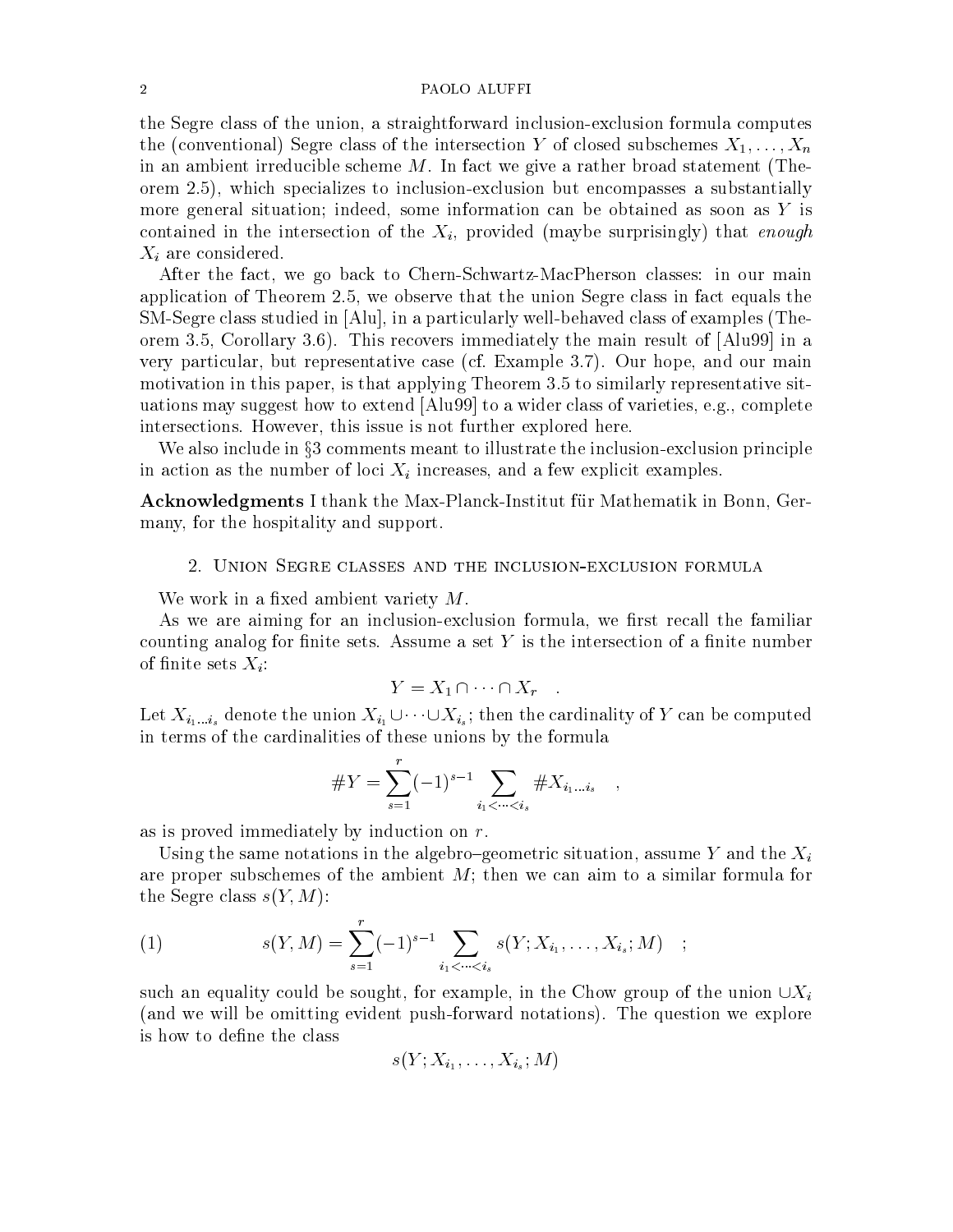so that such a formula may hold.

Remark 2.1. Counter to the rst possible guess, this should not be the class of the 'union': for example, take  $Y = p$ , a point in  $M = \mathbb{P}^2$ , and  $X_1, X_2$  two lines meeting at the point; then

$$
s(X_1, \mathbb{P}^2) + s(X_2, \mathbb{P}^2) - s(X_1 \cup X_2, \mathbb{P}^2) = 2[p]
$$

rather than  $[p]$ .

On the basis of a few such simple examples, one may reach the conclusion that we have no right to expect a formula such as  $(1)$  to hold. The surprise is that on the con- $\sum_{i=1}^n$  there is a straightforward way to define a Segre $\sum_{i=1}^n$  into stable s(x ;  $\sum_{i=1}^n$  ;  $\sum_{i=1}^n$  ;  $\sum_{i=1}^n$ so that is described to the inclusion works; there is defined on  $\alpha$  is defined on  $\alpha_{1}$  ,  $\alpha$  ,  $\alpha$  ,  $\alpha_{2}$  ,  $\alpha_{3}$  ,  $\alpha_{4}$  ,  $\alpha_{5}$  ,  $\alpha_{6}$  ,  $\alpha_{7}$  ,  $\alpha_{8}$  ,  $\alpha_{9}$  ,  $\alpha_{10}$  ,  $\alpha_{11}$ but it is not (defined as) the Segre class of a subscheme in M (unless  $s = 1$ , cf. Proposition 2.4 below).

In fact, the class will depend on the species will depend on  $\iota_1$  and  $\iota_2$  and  $\iota_3$ not omy on the sending  $\mathcal{I}_{i_1}$   $\circ$   $\qquad \circ$   $\mathcal{I}_{i_s}$ , this seems an undesirable feature, but we don't see any way around it at this moment. On the other hand, we will see in  $\S 3$ that the class is effectively computable in several representative situations.

We will give the definition for proper closed subschemes  $X_1, \ldots, X_s$  of M, all containing a closed subscheme Y in fact this requirement could be dropped, but at the expense of any geometric interpretation of the classes arising in the process. Let  $\pi : M \to M$  be a proper birational morphism such that Y and all the  $X_i$  pull-back to Cartier divisors  $\overline{Y}, \overline{X}_1,\ldots,\overline{X}_s$  in  $\widetilde{M}$ ; we say then that  $\pi$  is a 'resolving' morphism. By construction, all the  $\overline{X}_i$  contain  $\overline{Y}$  as a component, so that we can write

$$
\overline{X}_i = \overline{Y} + R_i
$$

for well-defined residual divisors  $R_i$  in  $\widetilde{M}$ .

**Definition 2.2.** With notations as above, we define the union Segre class of  $X_1, \ldots, X_s$ in  $M$ , w.r.t.  $Y$ , to be the class

$$
s(Y; X_1, \ldots, X_s; M) = \pi_* \frac{[R_1 + \cdots + R_s + \overline{Y}]}{1 + R_1 + \cdots + R_s + \overline{Y}}
$$

in  $A_*(X_1 \cup \cdots \cup X_s)$ .

Of course a resolving morphism  $\pi$  exists (blow-up everything in sight). However we must prove that the result is independent of the choice of  $\pi$ .

**Lemma 2.3.** The definition of  $s(Y; X_1, \ldots, X_s; M)$  is independent of the chosen resolving most province in a

*Proof.* If  $\pi : M \to M$ ,  $\pi : M \to M$  are two proper birational morphisms for which r and the  $A_i$  pull-back to Cartier divisors, then so is  $(M \times_M M) \rightarrow M$ , where  $\left(M_{1} \times_{M} M_{1}\right)$  is the component of the fiber product dominating  $M$ . So we may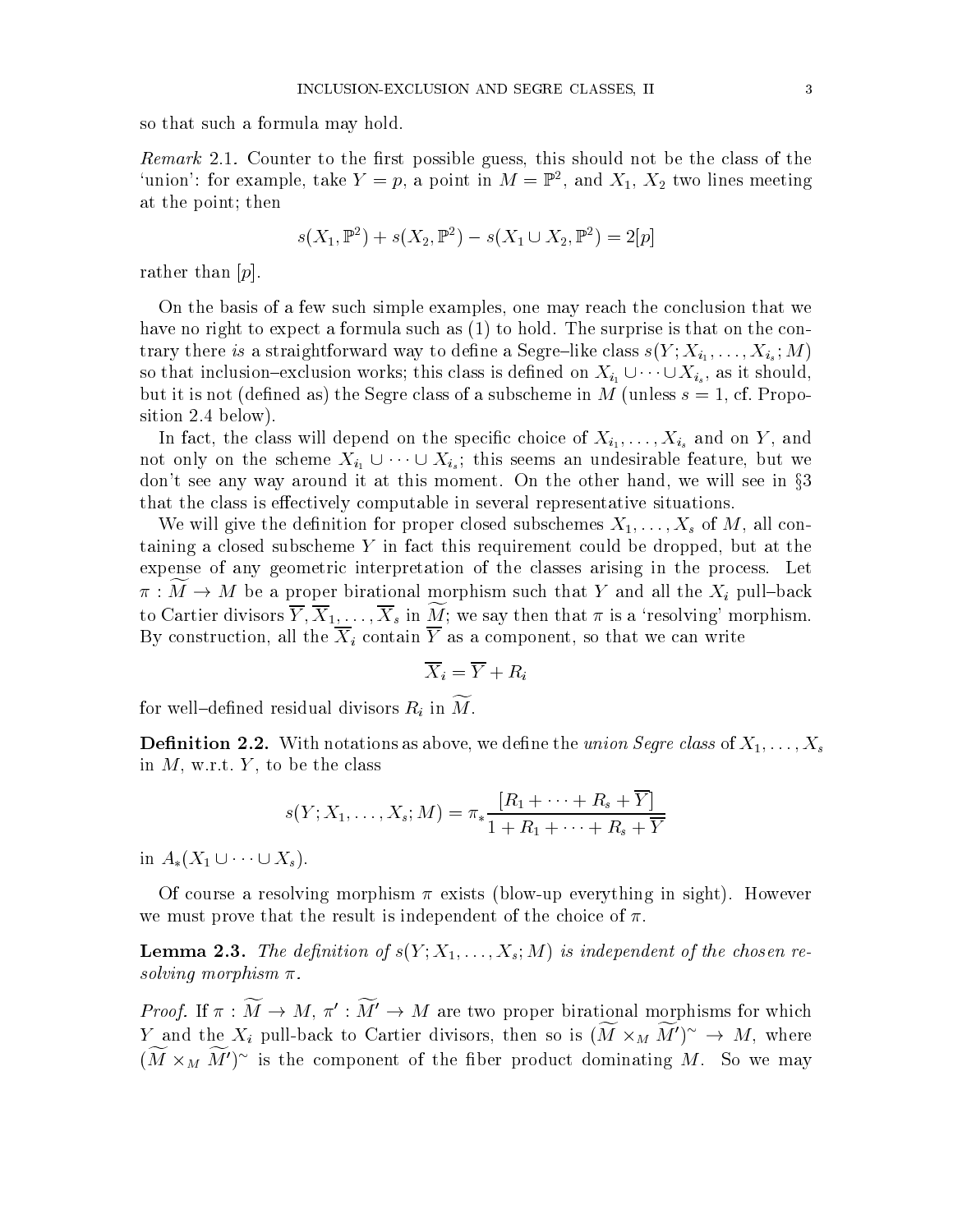assume  $\widetilde{M}'$  dominates  $\widetilde{M}$ :

$$
\widetilde{M'} \xrightarrow{\pi'} \widetilde{M} \xrightarrow{\pi'} M \qquad .
$$

Denoting by a ' the corresponding subschemes in  $\widetilde{M}'$ , we have then

$$
\overline{Y}' = p^* \overline{Y} \quad , \quad \overline{X}'_i = p^* \overline{X}_i \quad , \quad R'_i = p^* R_i \quad ,
$$

and the stated independence follows immediately.

Before proving our inclusion-exclusion formula, we comment on relations between the class we introduced and ordinary Segre classes.

- **Proposition 2.4.** 1. For  $r = 1$ :  $s(Y; X; M) = s(X, M)$  is the Segre class of X in M (in particular, it is independent of Y ).
	- 2. If  $Y = \emptyset$ , then  $s(Y; X_1, \ldots, X_s; M) = s(X_1 \cup \cdots \cup X_s, M)$ , where  $X_1 \cup \cdots \cup X_s$ denotes the subscheme with ideal given by the product of the ideals of  $X_1,\ldots,X_s$ .
	- 3.  $s(Y;X_1,\ldots,X_s;M)$  is a birational invariant: if  $f : M' \to M$  is a proper birational morphism, and  $Y = f^{-1}(Y)$ ,  $X_i = f^{-1}(X_i)$  (scheme-theoretically) then

$$
f_*s(Y'; X'_1, \ldots, X'_s; M') = s(Y; X_1, \ldots, X_s; M) \quad .
$$

Proof. The rst two statements follow immediately from the denition. For the third: if  $\pi' : \widetilde{M}' \to M'$  is a resolving morphism for  $Y'$  and  $X'_1, \ldots, X'_s$ , then  $\pi' \circ f$  is resolving for Y and  $X_1,\ldots,X_s$ , and the result follows easily. 口

The second statement of Proposition 2.4 is a property shared with conventional Segre classes, cf. Proposition 4.2 in [Ful84]; it can be useful for concrete computations.

Here is the promised inclusion-exclusion principle:

**Theorem 2.5** (Inclusion-Exclusion formula). With notations as above, let  $Y \subset X_1 \cap \cdots \cap X_r$ , and assume  $R_1 \cdots \cdots R_r = 0$ . Then

$$
s(Y, M) = \sum_{s=1}^{r} (-1)^{s-1} \sum_{i_1 < \dots < i_s} s(Y; X_{i_1}, \dots, X_{i_s}; M)
$$

 $\cdots$   $\cdots$   $\cdots$   $\cdots$   $\cdots$ 

Remark 2.6. The condition on the Ri seems hard to check, but it is automatically verified in at least two situations:

- 1. if Y in fact equals  $X_1 \cap \cdots \cap X_r$  (scheme-theoretically); and
- 2. if  $r > \dim M$ .

The first case is the one which best agrees with the set-theoretic analogy; the second says (maybe surprisingly) that we could, if we want, choose all  $X_i$  to be the same; so long as they contain  $Y$ , and we are choosing enough of them, then the formula must hold. We will illustrate this point in the beginning of  $\S 3$ .

 $\Box$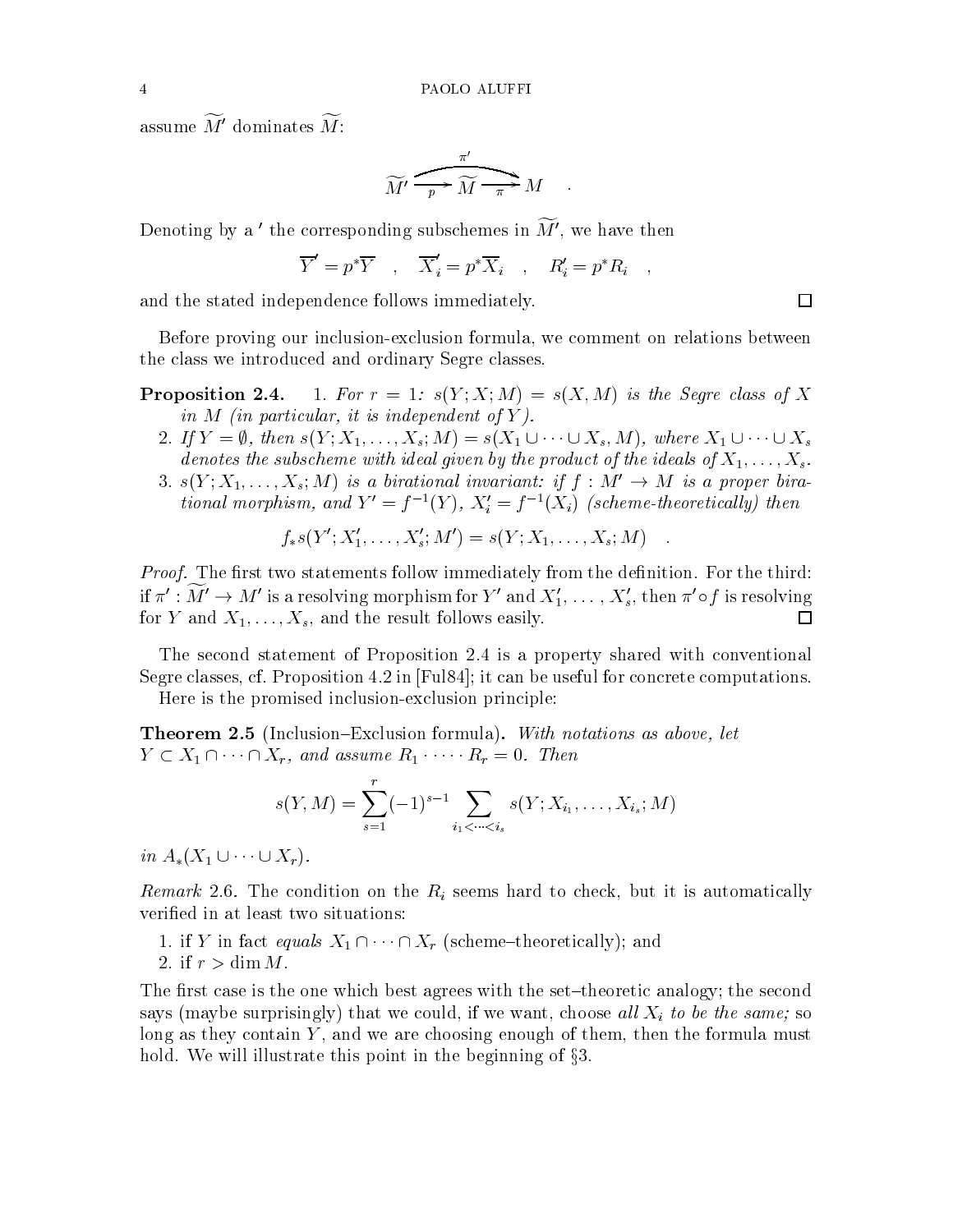Proof. By Proposition 2.4, we can replace M by a birational variety obtained by a resolving morphism. Thus we may assume that Y and the  $X_i$  are Cartier divisors, and we are reduced to proving that

$$
\frac{[Y]}{1+Y} - \sum_{s=1}^{r} (-1)^{s-1} \sum_{i_1 < \dots < i_s} \frac{[R_{i_1} + \dots + R_{i_s} + Y]}{1 + R_{i_1} + \dots + R_{i_s} + Y}
$$

is zero under the stated conditions; that is, that

$$
\sum_{s=0}^{r}(-1)^{s}\sum_{i_{1} < \cdots < i_{s}}\frac{[R_{i_{1}} + \cdots + R_{i_{s}} + Y]}{1 + R_{i_{1}} + \cdots + R_{i_{s}} + Y}
$$

is 0 if  $R_1 \cdot \cdot \cdot \cdot R_r = 0$ . But for this it is enough to show that this last expression, as a formal power series in the  $R_i$ 's and Y, is divisible by  $R_1 \cdot \cdots \cdot R_r$ ; and in turn for this it is enough to show that it is divisible by  $R_r$ ; and finally, for this it suffices to show that the expression vanishes when  $R_r$  is set to 0. Rewriting the expression by separating the part which contains  $R_r$  transforms it into

$$
\sum_{s=0}^{r}(-1)^{s+1}\sum_{i_1<\cdots
$$

plus

$$
\sum_{i=0}^{r}(-1)^{s}\sum_{i_{1}<\cdots
$$

Setting  $R_r = 0$  in the first summands makes it equal and opposite in sign to the second; so the sum is 0 when  $R_r = 0$ , as needed.  $\Box$ 

Without hypotheses on the residual  $R_i$  (via a resolving morphism  $\pi$ ) and if  $r <$  $n = \dim M$ , it is not hard to still say something rather precise regarding the righthand-side of our inclusion-exclusion formula. As an illustration, consider the case  $r = n$ ; then the proof of the theorem shows that the difference between the inclusionexclusion formula and the Segre class of Y is a multiple of  $\pi_*(R_1 \cdot \cdots \cdot R_n)$ . This multiple can be evaluated easily.

**Proposition 2.7.** With notations as above, let  $Y \subset X_1 \cap \cdots \cap X_n$ , with  $n = \dim M$ ; then

$$
\sum_{s=1}^r (-1)^{s-1} \sum_{i_1 < \dots < i_s} s(Y; X_{i_1}, \dots, X_{i_s}; M) = s(Y, M) + n! \, \pi_*(R_1 \cdot \dots \cdot R_n)
$$

 $\sum_{i=1}^{n}$   $\sum_{i=1}^{n}$   $\sum_{i=1}^{n}$ 

 $P_{\rm F}$  replace  $P_{\rm F}$  by a resolving variety. The coefficient of  $P_{\rm F}$  and  $P_{\rm F}$  can be computed after assuming  $Y = 0$  and all  $R_i$  are equal to a fixed class R.

With these positions the left-hand-side becomes

$$
\sum_{s=1}^{n} (-1)^{s-1} \binom{n}{s} \frac{s[R]}{1+sR} \quad ;
$$

;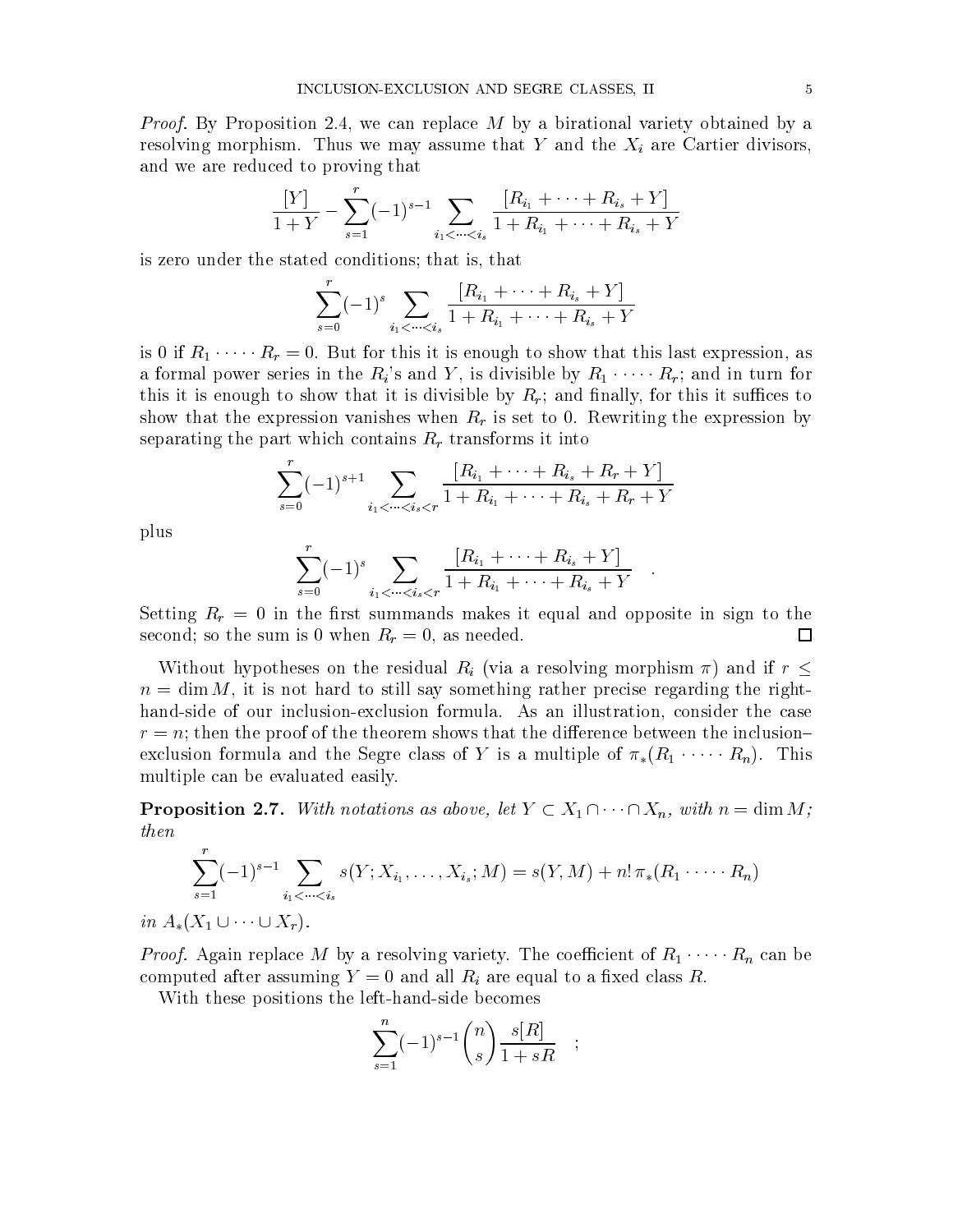the coefficient of  $R^+$  in this expression is

$$
\sum_{s=0}^n (-1)^{n-s} \binom{n}{s} s^n \quad .
$$

So the result is implied by the combinatorial identity which follows.

## Lemma 2.8.

$$
\sum_{s=0}^{n} (-1)^{n-s} \binom{n}{s} s^n = n!
$$

This is easily vertified:  $n^{\alpha}$  counts the number of  $n$ -digit strings from n objects;  $-n \cdot (n-1)$  takes away those which only use  $n-1$  objects; but those that used  $n-2$ or less have been taken away twice, so +  $\binom{n}{2} \cdot (n-2)^n$  evens out the count; except that those that used  $n-3$  or less have been counted too many times; etc. etc. The conclusion is that the formula in the lemma computes the number of strings of length n using exactly n objects, that is,  $n!$ .

As a side remark, we note that the argument in the proof of the theorem shows, by the same token, that

$$
\sum_{s=0}^{n} (-1)^{r-s} \binom{n}{s} s^r = 0 \quad \text{for } 0 \le r < n \quad ;
$$

which is also immediate from the counting argument just provided, since there are no strings of length n using fewer than  $\alpha$  is a second than  $\alpha$ 

### 3. Applications and examples

There are two main situations in which Theorem 2.5 applies (cf. Remark 2.6): when the schemes  $X_i$  cut out Y, and when there simply are enough of them.

To illustrate the second situation, let

$$
s(Y;X^{(r)};M):=s(Y;\overbrace{X,\ldots,X}^{r};M)
$$

where  $X$  is any scheme containing Y. The classes

$$
\sum_{s=1}^r (-1)^{s-1} \binom{r}{s} s(Y; X^{(s)}; M)
$$

may be seen as 'successive approximations' of  $s(Y, M)$ : indeed, by Proposition 2.4, part 1., and Theorem 2.5, this class equals  $s(X, M)$  for  $r = 1$ , and  $s(Y, M)$  for  $r \gg 0$ .

 $\Box$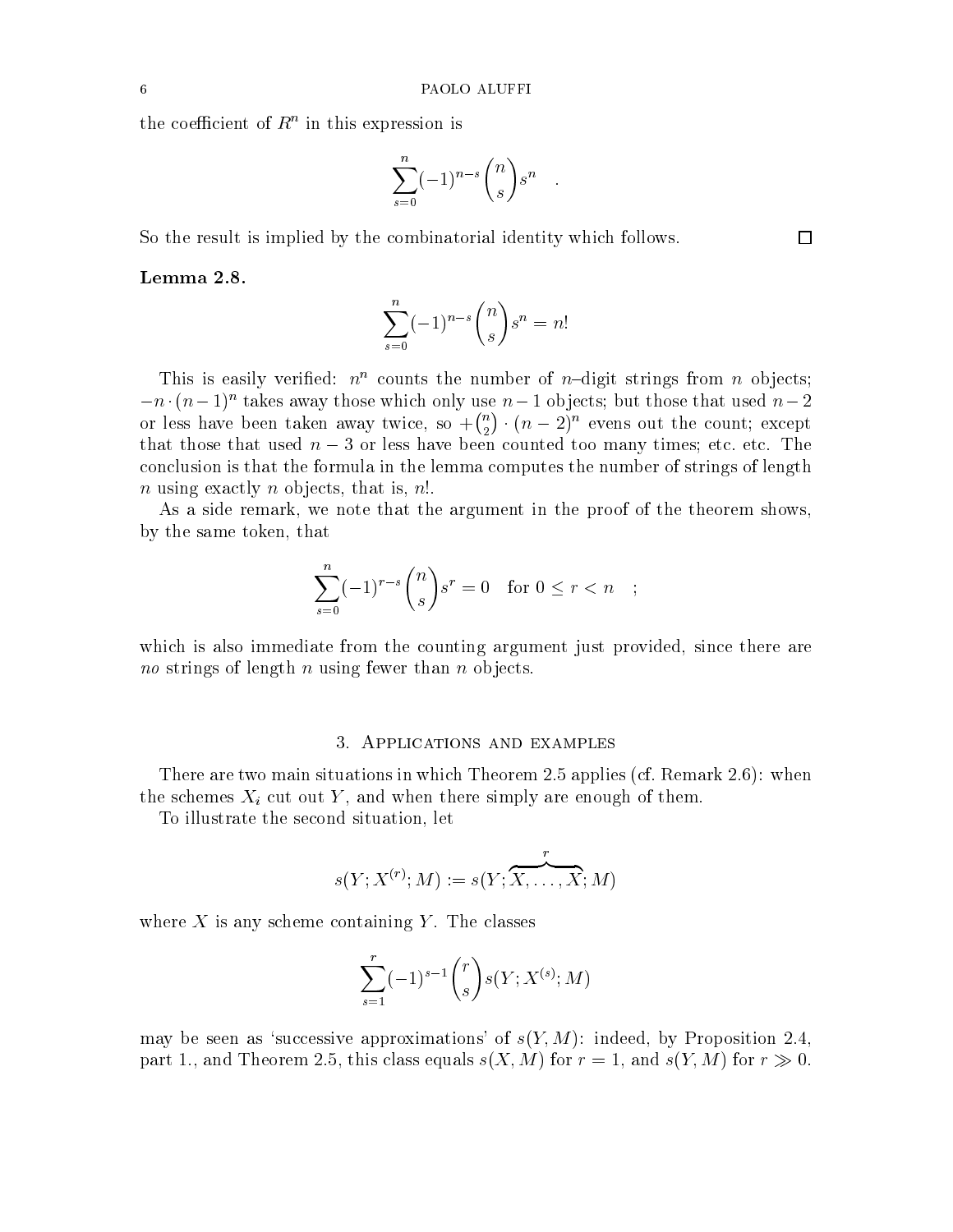*Example* 3.1. Let  $M = \mathbb{F}^+, \Lambda = \mathbb{F}^+ \subset M$ , and  $Y = \mathbb{A}$  quadric surface in a  $\mathbb{F}^+$  contained in X. The successive approximations of  $s(Y, M)$  are (after push-forward to  $M = \mathbb{P}^5$ ):

$$
s(X, M) = [\mathbb{P}^{4}] - [\mathbb{P}^{3}] + [\mathbb{P}^{2}] - [\mathbb{P}^{1}] + [\mathbb{P}^{0}]
$$
  
\n
$$
s(Y; X^{(2)}; M) = 2[\mathbb{P}^{3}] - 4[\mathbb{P}^{2}] + 6[\mathbb{P}^{1}] - 8[\mathbb{P}^{0}]
$$
  
\n
$$
s(Y; X^{(3)}; M) = -4[\mathbb{P}^{2}] + 4[\mathbb{P}^{1}] - 8[\mathbb{P}^{0}]
$$
  
\n
$$
s(Y; X^{(4)}; M) = 2[\mathbb{P}^{2}] + 16[\mathbb{P}^{1}] + 22[\mathbb{P}^{0}]
$$
  
\n
$$
s(Y; X^{(5)}; M) = 2[\mathbb{P}^{2}] - 8[\mathbb{P}^{1}] - 98[\mathbb{P}^{0}]
$$
  
\n
$$
s(Y; X^{(6)}; M) = 2[\mathbb{P}^{2}] - 8[\mathbb{P}^{1}] + 22[\mathbb{P}^{0}]
$$

and they stabilize from this point on, having reached  $s(Y, M)$ .

Since successive approximations must eventually agree, we obtain a relation recursively computing  $s(Y; M)$  for large r. Explicitly:

$$
s(Y; X^{(r+1)}; M) = \sum_{s=1}^{r} (-1)^{r-s} {r \choose s-1} s(Y; X^{(s)}; M) \text{ for } r > \dim M.
$$

More generally, Theorem 2.5 could be used to obtain a recursion to compute the class  $s(Y;X_1,\ldots,X_r;M)$  for large r, in terms of classes involving fewer of the  $X_i$ 's.

For  $Y = \emptyset$  and all  $X_i$  equal to a fixed hypersurface X, the recursion says the following. Let M be a nonsingular variety, and let  $\mathcal L$  be a line bundle on M. Denote by  $c(T\Lambda) \in A_*M$  the total Chern class of a nonsingular section of  $L^{\circledcirc}$  (if any exists). Then

• For  $r > \dim M$ :

$$
c(rX) = \sum_{s=1}^{r-1} (-1)^{r-s-1} \binom{r}{s} c(sX)
$$

• For  $r = \dim M$ :

$$
c(rX) = \sum_{s=1}^{r-1} (-1)^{r-s-1} {r \choose s} c(sX) - (\dim M)! c_1 (\mathcal{L}^{\vee})^{\dim M} \cap [M]
$$

The first formula is immediate from the above considerations and Proposition  $2.4$ , part 2; the second one follows likewise by using Proposition 2.7.

These facts are essentially obvious independently of the results in this paper (exercise), but may deserve to be better known then they seem to be. For instance, this recursive behavior applies to the *Euler characteristic* of nonsingular sections of higher and higher powers of a line-bundle.

Example 3.2. The simplest possible example of this phenomenon has to be the case of curves in F , where it can of course be immediately verified from the genus formula. Even in this case, however, the recursive recipe seems rather pretty: taking  $\mathcal{L} = \mathcal{O}(1)$ , the successive Euler characteristics of degree r curves, for  $r = 1, 2, 3, \ldots$  are

$$
2,2,0,-4,-10,-18,-28,-40,\ldots\quad;\quad
$$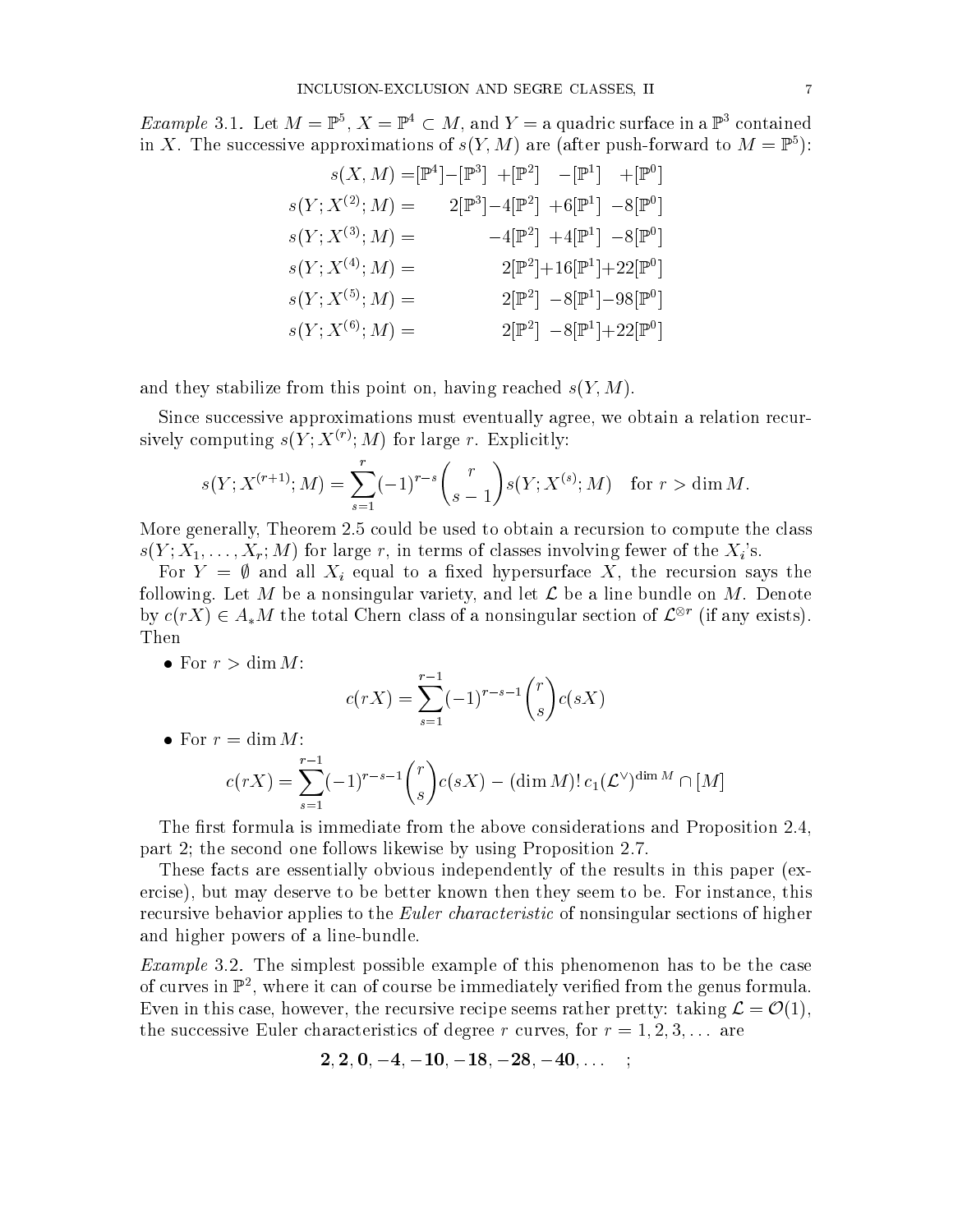in this case, the observation amounts to the fact that

$$
\binom{2}{1} \cdot 2 - 2! \cdot 1 = 2
$$
  
\n
$$
-\binom{3}{1} \cdot 2 + \binom{3}{2} \cdot 2 = 0
$$
  
\n
$$
\binom{4}{1} \cdot 2 - \binom{4}{2} \cdot 2 + \binom{4}{3} \cdot 0 = -4
$$
  
\n
$$
-\binom{5}{1} \cdot 2 + \binom{5}{2} \cdot 2 - \binom{5}{3} \cdot 0 + \binom{5}{4} \cdot (-4) = -10
$$
  
\n
$$
\binom{6}{1} \cdot 2 - \binom{6}{2} \cdot 2 + \binom{6}{3} \cdot 0 - \binom{6}{4} \cdot (-4) + \binom{6}{5} \cdot (-10) = -18
$$

etc.

By the above considerations, the same structure governs all sequences of Euler characteristics of successive powers of a line bundle over every variety; if the dimension of M is n, the structure is visible from the n-th row of Pascal's triangle onward. The same applies to the terms in all dimensions of the classes  $c(rX)$ .

A more substantial application of Theorem 2.5 is to the computation of  $SM\text{-}Segre$ classes, that is (equivalently) of Chern-Schwartz-MacPherson classes. The reader is addressed to [Alu] and references therein for more thorough discussions of these notions. As a quick reminder, the Chern-Schwartz-MacPherson classes are classes defined in the Chow group of a possibly singular variety V, agreeing with  $c(TV) \cap [V]$ when  $V$  is nonsingular, and fitting a functorial prescription (originally envisioned by Deligne and Grothendieck; see [Ken90] for a nice treatment). There has been substantial activity in recent years, comparing these classes to other classes generalizing the classes of the tangent bundle. These other classes are typically defined in terms of a Segre class; thus it is natural to ask whether the Chern-Schwartz-MacPherson classes admit a description in terms of Segre classes.

This is indeed the case for hypersurfaces  $( [A]u99]$ : the difference between Chern-Schwartz-MacPherson classes and the classes of the virtual tangent bundle of a hypersurface X can be measured effectively in terms of the Segre classes of the *singularity* subscheme of X. This diepersubscheme of the Milnor class, and studied in a difference in a difference in a dif ferent context; see [PP01] for the hypersurface case, and [Sch] for the state of the art on this point of view (now embracing a substantially more general class of varieties).

This otherwise substantial progress does not seem to yield a general expression for the Chern-Schwartz-MacPherson class in terms of Segre classes. Theorem 3.5 below is a (small) step in this direction.

Let M be a *nonsingular* ambient variety.

**Definition 3.3.** We say that a reduced subscheme  $X \subset M$  is almost nonsingular if its irreducible components  $X_i$  are nonsingular, and  $X_i \cap X_j = Y$  (as schemes) for all  $i \neq j$ , where Y is a nonsingular variety independent of i, j.

Example 3.4. The simplest example of an almost nonsingular variety is the transversal union of two nonsingular hypersurfaces in  $M$ . Another typical example would be the union of any number of lines through a point in a projective space, or more generally the union of a collection of general subspaces of dimension  $\leq \frac{1}{2}$  containing a fixed subspace  $Y$  in  $\mathbb{F}^n$ .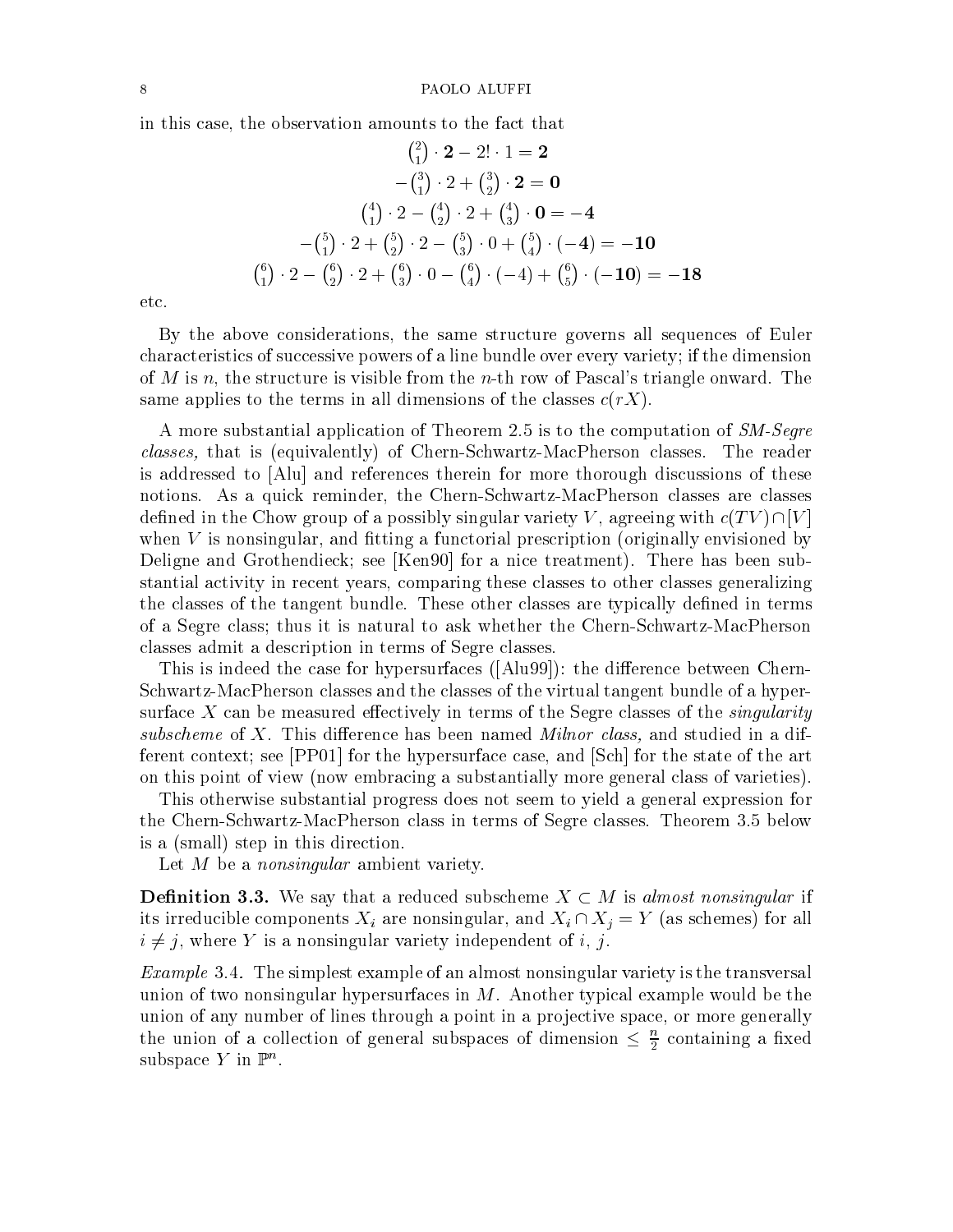In particular, note that *almost nonsingular* varieties are *not* necessarily puredimensional, Cohen-Macaulay, complete intersections ...

**Theorem 3.5.** Let  $X \subset M$  be almost nonsingular, let  $X_1, \ldots, X_r$  be its components, and the the the common pair with components of the components of T. Then the components of  $\mathcal{L}_1$ 

$$
c_{\text{SM}}(X) = c(TM) \cap s(Y; X_1, \dots, X_r; M) \quad .
$$

Proof. Induction on the number r of components of X. If r = 1, then X is nonsingular, so  $c_{SM}(X) = c(TX) \cap [X] = c(TM) \cap s(X,M)$ ; so the formula holds, by Proposition 2.4, part 1.

For  $r > 1$ , observe that since  $c_{SM}$  itself satifies inclusion-exclusion (as a particular instance of functoriality) then

$$
c_{\text{SM}}(Y) = \sum_{s=1}^{r-1} (-1)^{s-1} \sum_{i_1 < \dots < i_s} c_{\text{SM}}(X_{i_1} \cup \dots \cup X_{i_s}) + (-1)^{r-1} c_{\text{SM}}(X) .
$$

Capping by  $c(T|M)$  =, and using the induction hypothesis:

$$
s(Y, M) = \sum_{s=1}^{r-1} (-1)^{s-1} \sum_{i_1 < \dots < i_s} s(Y; X_{i_1}, \dots, X_{i_s}; M) + (-1)^{r-1} c(TM)^{-1} \cap c_{\text{SM}}(X)
$$

The result follows by comparing this formula with Theorem 2.5.

Using the definition of  $\mathcal{S}_{M}$ -Segre class s  $(X, M)$  introduced in  $[\text{Aut}];$ 

Corollary 3.6. With notations as in Theorem 3.5,

$$
s^{\circ}(X, M) = s(Y; X_1, \ldots, X_r; M) \quad .
$$

Proof. This now follows from Theorem 3.5 and [Alu], Theorem 3.1.

Corollary 5.6 gives a suprisingly straightforward computation of  $s$  ( $\Lambda, M$ ) in the particular case of almost nonsingular varieties. The definition of  $s$  ( $\Lambda, M$ ) given in [Alu] is a certain combination of the Segre classes of hypersurfaces cutting out X in  $M$  and of their singularity subschemes; it would seem very difficult to have any control over it in that form. The expression in terms of a union Segre class is by contrast very direct, and matches well the intuition (from the case of a hypersurface, cf.  $[A\cup 94]$ ,  $\S 1$  that the right class should be obtained by 'removing' a copy of the singularity subscheme.

Example 3.7. This is perhaps the main punch-line in the whole paper, so we expand on this point. As mentioned above, the simplest example of an almost nonsingular variety is the union X of two transversal, nonsingular hypersurfaces  $X_1, X_2$ . If  $(F_1)$ ,  $(F_2)$  are (local) ideals for  $X_1, X_2$ , then X has ideal  $(F_1F_2)$ , and hence singularity subscheme Y with ideal  $(F_1F_2, F_1 dF_2 + F_2 dF_1)$ . As  $X_1$  and  $X_2$  are transversal,  $dF_1$ and  $dF_2$  are linearly independent at every point of Y; hence the ideal of Y is simply  $(F_1, F_2)$ : that is,  $Y = X_1 \cap X_2$ .

Now using Theorem 3.5 we get

$$
c_{\text{SM}}(X) = c(TM) \cap s(Y; X_1, X_2; M) \quad .
$$

 $\Box$ 

 $\Box$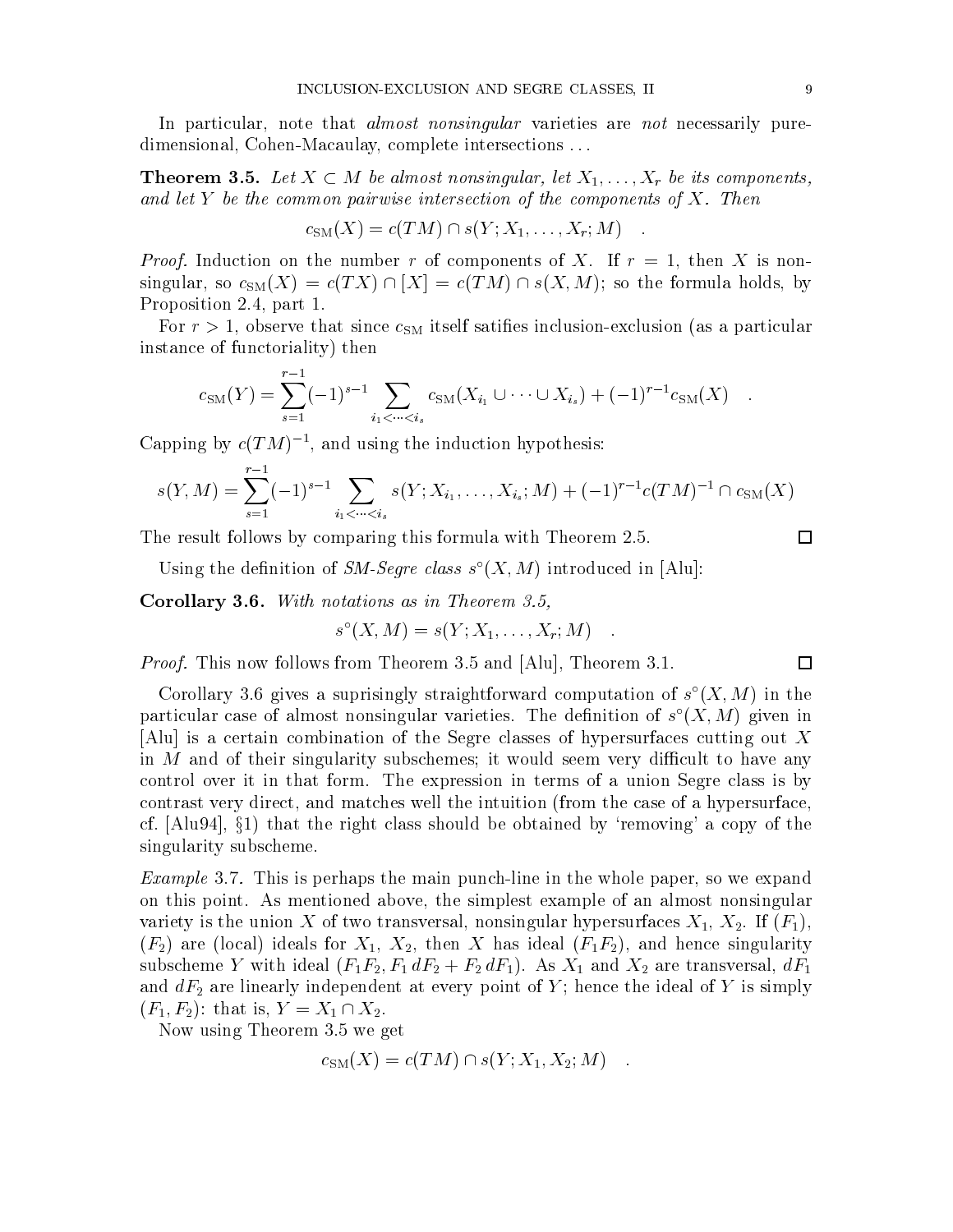Blowing up along Y, we can write  $s(Y; X_1, X_2; M)$  as the push-forward of

$$
\frac{[X_1 + X_2 - E]}{1 + X_1 + X_2 - E} ,
$$

where  $E$  denotes the exceptional divisor and we use  $X$  for the inverse image of its namesake in  $M$ ; in this sense we 'remove one copy of Y from X'. Simple manipulations (using the notational device from  $[Alu99], \S1.4$ ) give

$$
\frac{[X - E]}{1 + X - E} = \frac{[X]}{1 + X} + \frac{1}{1 + X} \cdot \frac{-[E]}{1 + X - E} = \frac{[X]}{1 + X} + \frac{1}{1 + X} \left( \left( \frac{[E]}{1 + E} \right)^{\vee} \otimes \mathcal{O}(X) \right),
$$

and finally pushing forward we get

 $s(Y; \Lambda_1, \Lambda_2; M) = s(\Lambda, M) + c(O(\Lambda))$  if  $(s(Y, M) \otimes O(\Lambda))$ .

This is precisely the formula giving  $s(X \setminus Y, M)$  (cf. Lemma I.3 in [Alu99]). That is, although the case of 'almost nonsingular varieties' is extremely special, it is representative enough to capture precisely the correct definition for the class studied in full generality in [Alu99].

We hope that studying union Segre classes for similarly representative cases in higher codimension may suggest extensions of the result of  $[A\text{lu}99]$ .

Conversely, the remarkable properties of  $s$  ( $\Lambda, M$ ) (see [Alu], Theorem 2.5) tell us something about the union Segre class, at least in the case of almost nonsingular varieties. For instance:

**Corollary 3.8.** If X is almost nonsingular, with components  $X_i$ , and  $Y = X_i \cap X_j$ for  $i \neq j$ , and  $\Lambda \subset M$ ,  $\Lambda \subset M$  are embeddings of  $\Lambda$  in nonsingular varieties, then

 $s(Y; X_1, \ldots, X_r; M) = c(TM)^{-1}c(TM') \cap s(Y; X_1, \ldots, X_r; M')$ 

Proof. By Theorem 3.3, both classes  $c(TM) \cap s(T;X_1,\ldots,X_r;M)$  and  $c(TM) \cap$  $s(Y;X_1,\ldots,X_r;M')$  compute  $c_{\text{SM}}(X_1 \cup \cdots \cup X_r).$  $\Box$ 

Such observations indicate that union Segre classes are better behaved than one may expect. For example, they must be less sensitive to scheme structure than ordinary Segre classes.

Example 3.9. The ordinary Segre class of the union X of three distinct lines L1, L2,  $L_3$  through a point p in  $\mathbb{P}^3$  depends on the position of the lines.

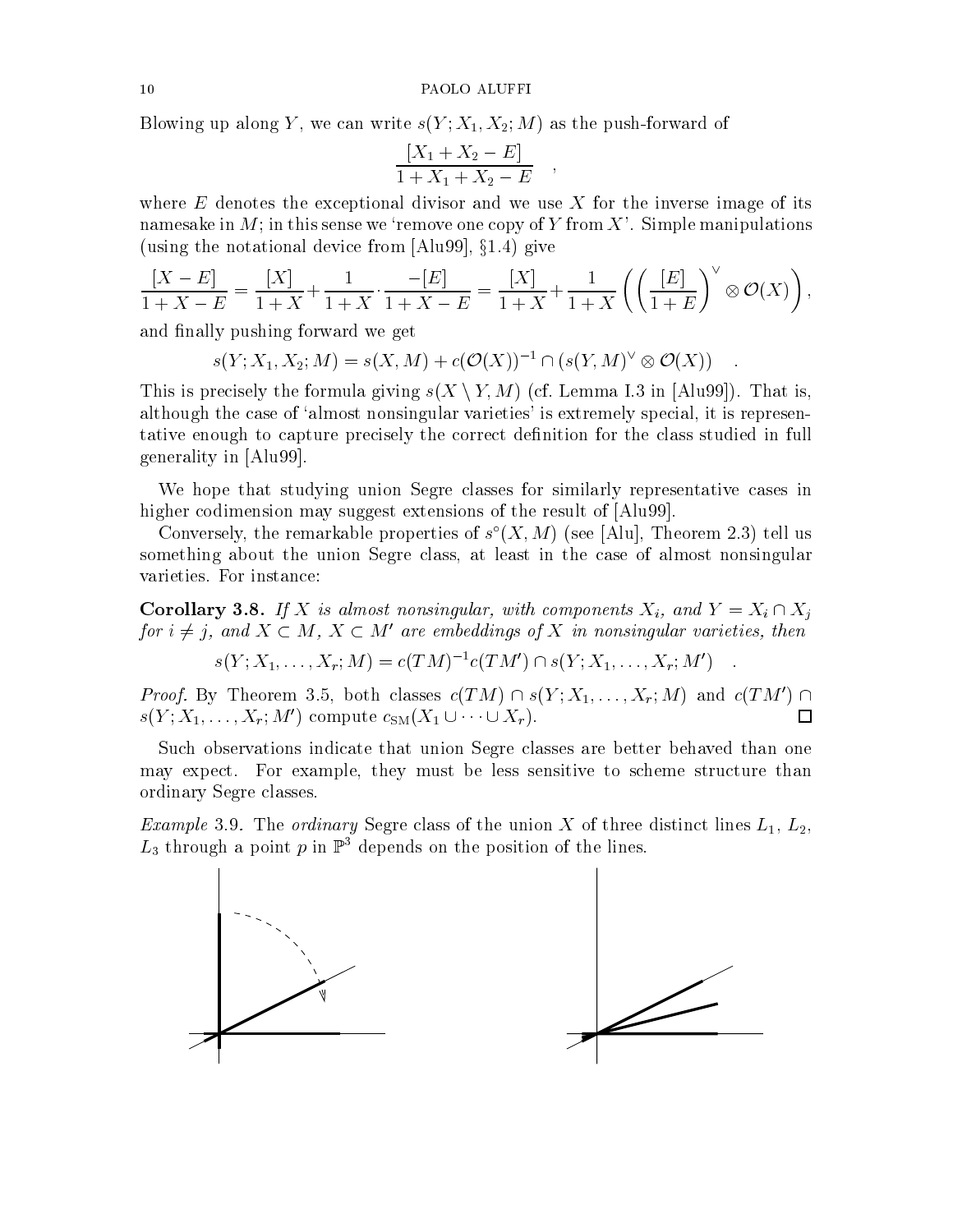If the three lines are *not* coplanar, then a direct computation shows that  $s(X, \mathbb{P}^3) =$  $|\Lambda| = 10|$ F]; if the lines are coplanar, then  $s(\Lambda, \mathbb{F}) = |\Lambda| = 12|\mathbb{F}|$ . Here we are taking the reduced structure on the union, and in a sense this is the problem: as one of the lines moves to become coplanar with the others, the flat limit acquires an embedded point at the origin; in other words, the reduced union of coplanar lines is not a limit of the union of configurations of noncoplanar ones.

The union Segre class does not detect this difference. Using Definition 2.2, or Theorem 3.5, one computes that

$$
s(p; L_1, L_2, L_3; \mathbb{P}^3) = [X] - 12[\mathbb{P}^0]
$$

regardless of the directions of the lines, so long as these remain distinct.

On the other hand, properties such as Corollary 3.8 do depend on rather subtle information, in that they do not extend blindly to all union Segre classes.

Example 3.10. Consider the union <sup>X</sup> of two distinct lines L1, L2 through <sup>a</sup> point, with ideal given by the product of the ideals of the components.



I mis scheme depends on the ambient variety: in P<sup>2</sup> it is reduced, in P<sup>2</sup> it acquires an embedded component supported at the intersection point. Computing the ordinary Segre classes, and applying Proposition 2.4, part 2., gives

$$
s(\emptyset; L_1, L_2; \mathbb{P}^2) = [X] - 4[\mathbb{P}^0] = s(\emptyset; L_1, L_2; \mathbb{P}^3) ;
$$

thus

$$
s(\emptyset; L_1, L_2; \mathbb{P}^2) \neq c(T\mathbb{P}^2)^{-1}c(T\mathbb{P}^3) \cap s(\emptyset; L_1, L_2; \mathbb{P}^3) = [X] - 6[\mathbb{P}^0] .
$$

However, by Corollary 3.8 we must have

$$
s(p; L_1, L_2; \mathbb{P}^2) = c(T\mathbb{P}^2)^{-1} c(T\mathbb{P}^3) \cap s(p; L_1, L_2; \mathbb{P}^3) ,
$$

where  $p$  is the intersection point. Using Definition 2.2, the reader can check 'by hand' that  $s(p; L_1, L_2; \mathbb{F}) = |X| - \mathfrak{I}(\mathbb{F}^*), s(p; L_1, L_2; \mathbb{F}^*) = |X| - \mathfrak{I}(\mathbb{F}^*),$  in agreement with this formula.

Summarizing, the inclusion-exclusion principle draws a connection between the union Segre classes considered here and the SM-Segre classes considered in [Alu]. In view of applications to the study of Chern-Schwartz-MacPherson and Milnor classes, it would be very interesting to establish the precise circumstances under which union and SM-Segre classes agree.